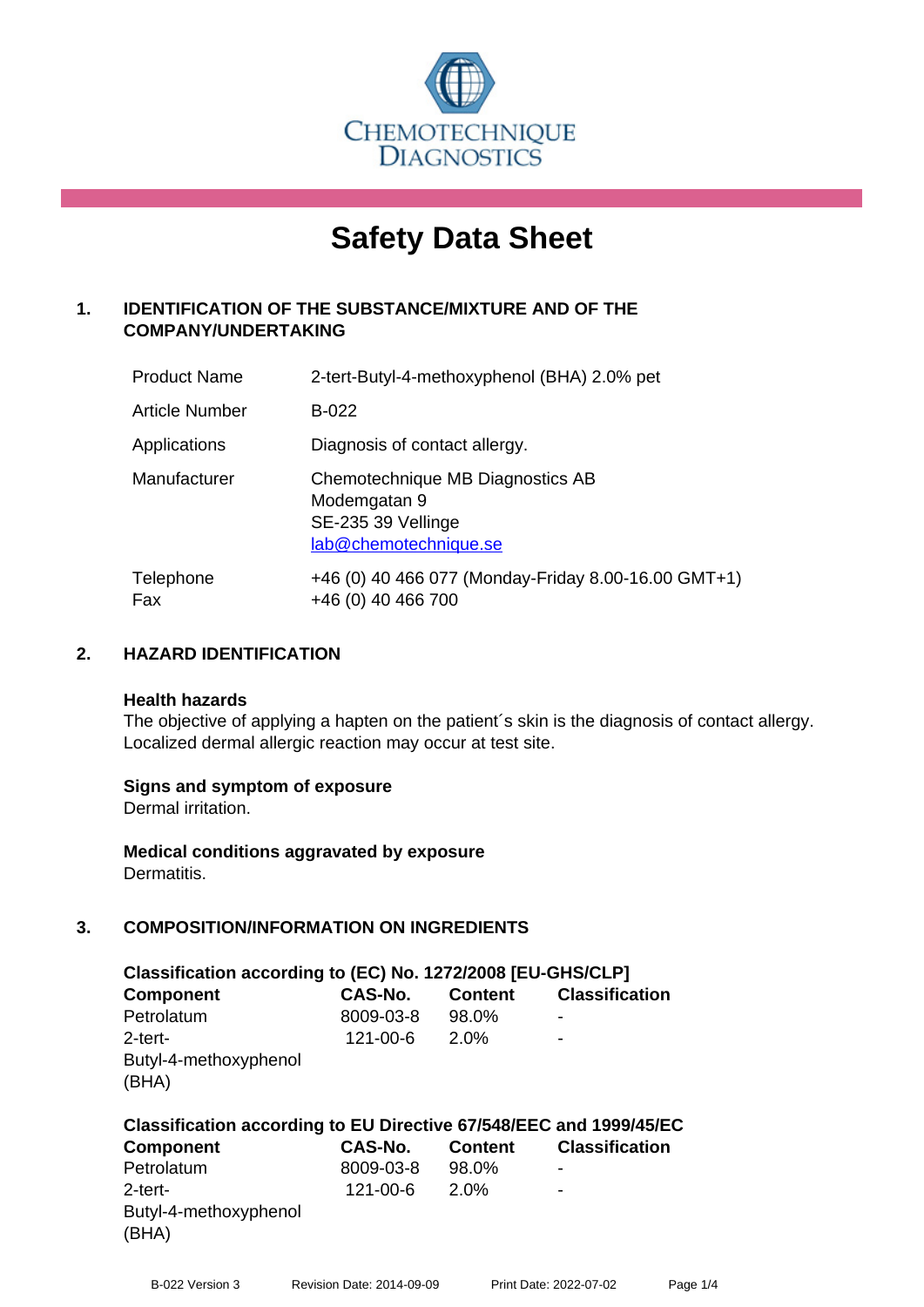# **4. FIRST AID MEASURES**

**Emergency and first aid procedures** Obtain medical attention.

## **5. FIRE-FIGHTING MEASURES\***

#### **Suitable extinguish media**

CO2, powder or water spray. Fight larger fires with water spray or alcohol resistant foam.

**For safety reasons unsuitable extinguishing agents** Water with full jet.

**Special protective equipment for fire-fighters** Wear self-contained respiratory protective device. Wear fully protective suit.

\*Data is shown for petrolatum only

#### **6. ACCIDENTAL RELEASES MEASURES**

**Steps to be taken if material is released or spilled** Contain and place in a closed container.

## **7. HANDLING AND STORAGE**

**Precautions to be taken in handling and storage** Store dark at 5-8°C. Avoid extended exposure to light. FOR EXTERNAL USE ONLY.

# **8. EXPOSURE CONTROLS/PERSONAL PROTECTION**

**Respiratory protection** Not required.

**Ventilation** Local exhaust.

**Protective gloves** Disposal gloves.

**Eye protection** Not required with normal use.

**Work/Hygienic practices** Wash hands after each use.

# **9. PHYSICAL AND CHEMICAL PROPERTIES**

Odour **Odourless** 

Appearance Ivory White Semi-solid

Melting point\* 50-55° C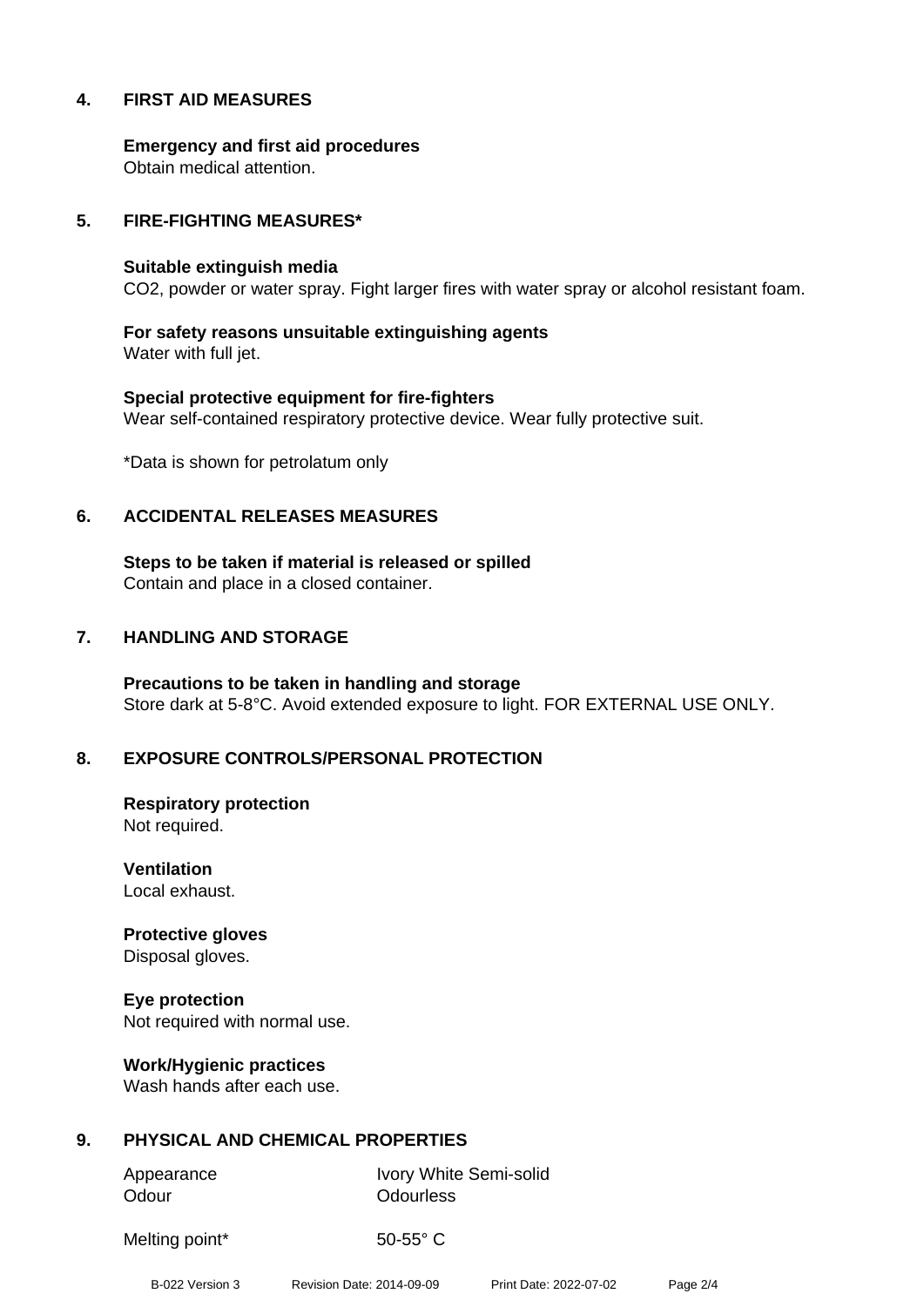Boiling point\* No data available Flash point\* >100°C Self ignition\* Product does not self ignite. Danger of explosion\* Product does not present an explosion hazard. Density\* No data available. Solubility in/Miscibility with Water\* Insoluble

\*Data is shown for petrolatum only

# **10. STABILITY AND REACTIVITY**

#### **Incompability**

May react with strong oxidizing agents.

# **Stability**

Stable at recommended storage conditions.

#### **Hazardous byproducts**

Combustion may generate CO, CO2 and other oxides.

# **Hazardous polymerization**

Will not occur.

# **11. TOXICOLOGICAL INFORMATION**

No data available.

# **12. ECOLOGICAL INFORMATION**

No data available.

# **13. DISPOSAL CONSIDERATIONS**

# **Waste disposal method**

Comply with federal, state/provincial and local regulation.

# **14. TRANSPORT INFORMATION**

Not dangerous goods.

# **15. REGULATORY INFORMATION**

The classification is according to the latest editions of the EU lists, and extended by company and literature data.

# **16. OTHER INFORMATION**

# **Text of H-statements and R-phrases mentioned in Section 3**